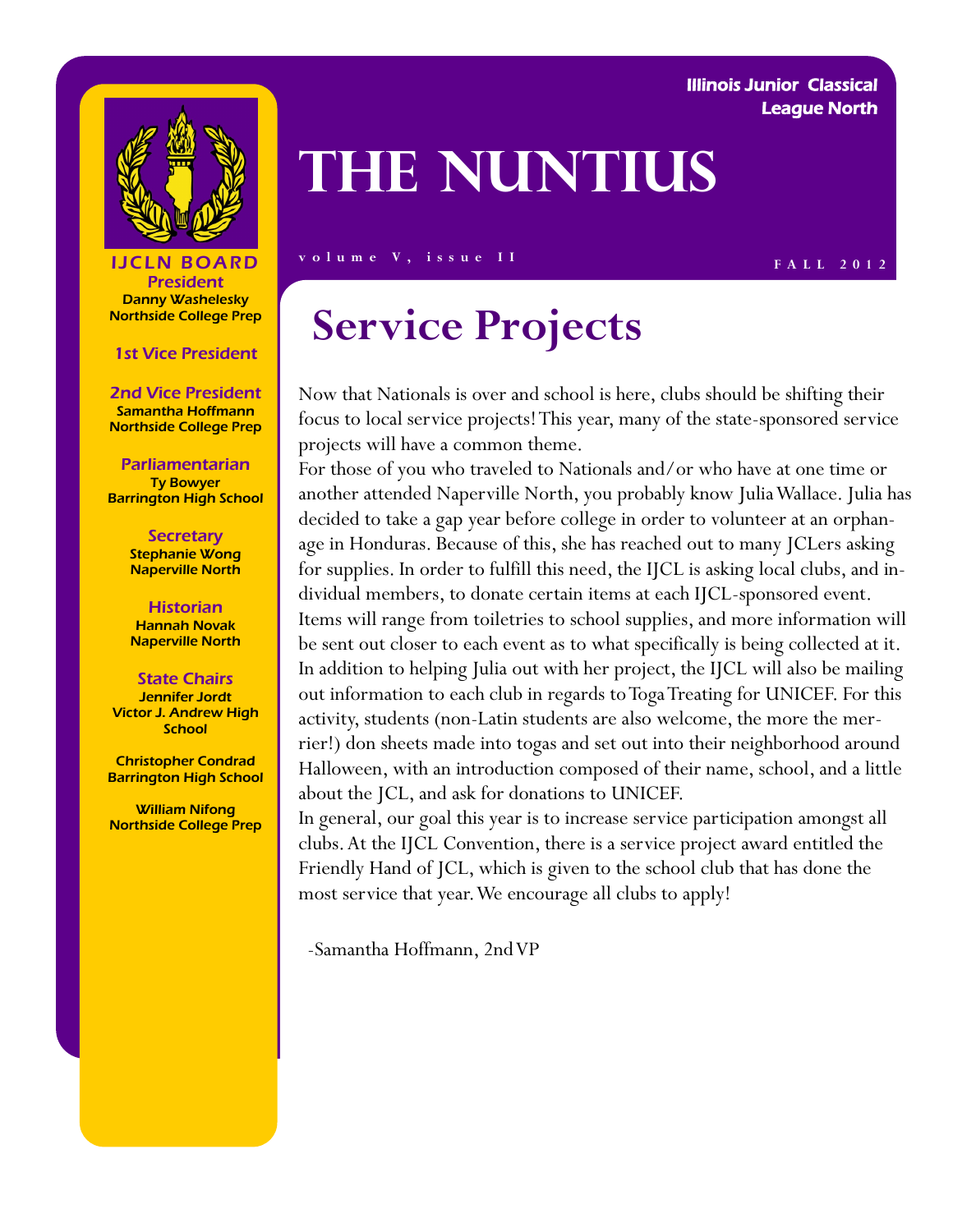### Nationals Recap

Salvete vomnes! (For you Latin first-years, that means *hey y'all!* in Latin.) Bad jokes, banana-suited delegates, and memories to last a lifetime are only some of the things we brought back from nationals. This year's national convention was held at Wake Forest University in Winston-Salem, North Carolina from July 26 to July 31. Illinois delegates participated in a multitude of JCL activities. Highlights of this summer's convention include—

- Former IL president Peter Chung's election to the national board. Peter will serve as the NJCL 2012-2013 1stVice President!
- IL delegates certainly brought home the hardware: 21 individual Olympika awards, 44 academic awards, 10 graphic arts awards, and 14 creative arts awards.
- That's Entertainment featured Illinois's very own 'Nois Boys, who performed an organized choreographed dance.
- IL's novice certamen team placed 5<sup>th</sup>, intermediate also placed 5<sup>th</sup>, and...
- …the advanced certamen team, comprising of captain David Jaffe, Meaghan Carley, Danny Washelesky, and Jayce Feiger competed in the finals and beat out Virginia and Massachusetts in a dramatic match (including a tiebreaker!) to win Illinois's first national championship! Congratulations to the 2012 advanced team!

Next year's national convention will be held at University of Nevada at Las Vegas, so we cer-

tainly hope to see more IL representation come nationals 2013!

### Help Wanted: 1st VP

As many of you already know, the IJCL Board has a vacancy in the 1st VP position. Since our President was elected to National Board and our Vice President, Danny Washelesky, stepped up to fill his position, we are in need of a new 1st Vice President. If you are an active JCLer and have attended more than one IJCL Convention, you may be right for the job! For those who don't know, the 1st Vice President's duties revolve mainly around membership and publicity, as well as aiding the President. If you are passionate about the spread of Latin to new schools, and are skillful in Public Relations through media and newspapers, you are a great candidate to for the position. The JCL always needs help spreading the friendly hand to schools who don't have it, and without a 1st VP some kids may never feel the joy of being a JCLer. While it is hard work that requires your full commitment, it will pay off to see all the friendly new faces at convention and to see the improved reputation of this wonderful organization. If you are interested in filling this position, be sure to talk to your Latin teacher or sponsor. He or she will be able to tell you if you are right for the job, so that you may apply with the support of your school. An application has been included in this Nuntius, so that the position may be filled in time for Fall Festivus. If you have any questions or concerns, email me at [tynan.bowyer@gmail.com.](mailto:tynan.bowyer@gmail.com) As always, stay classy fellow classicists!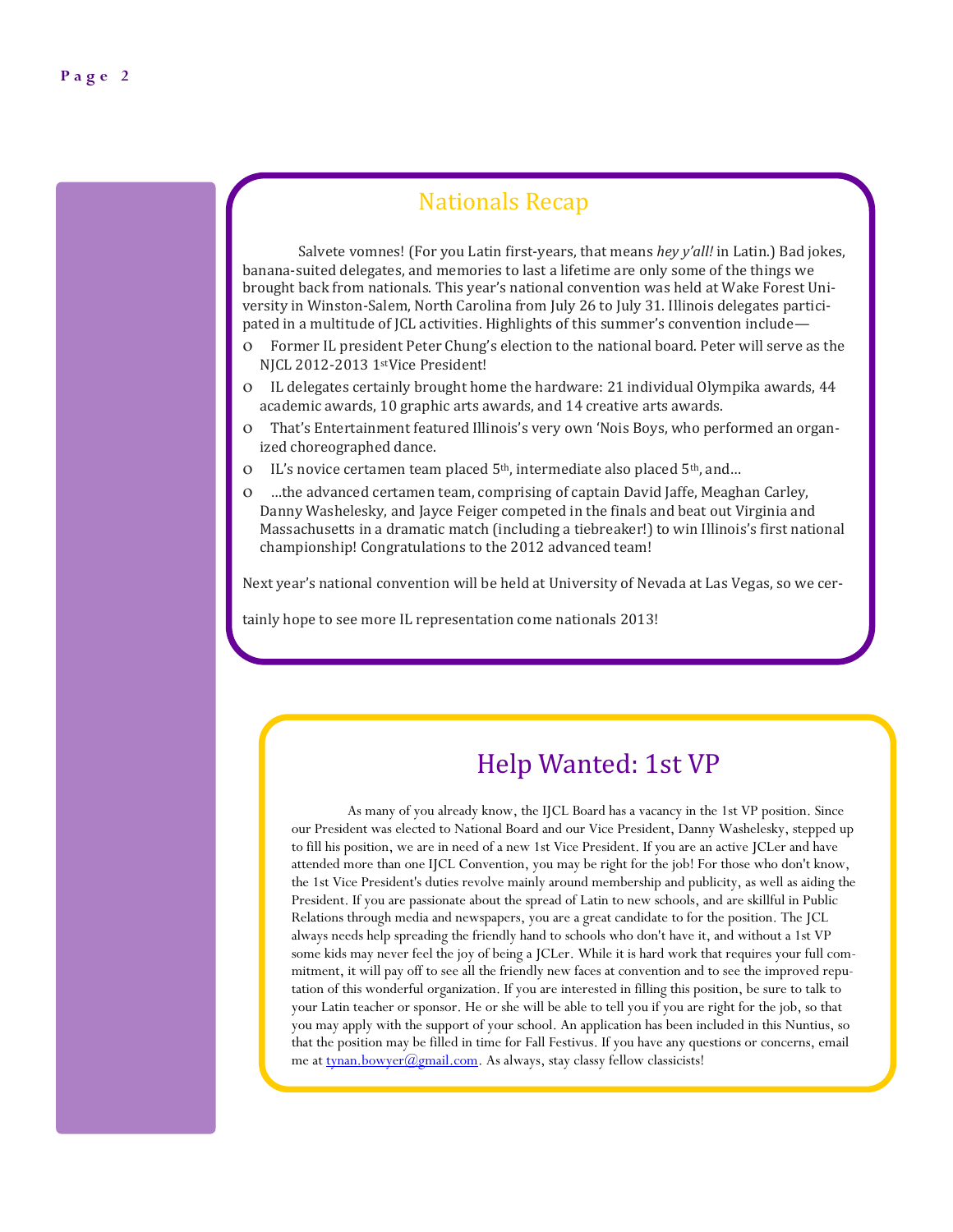

## **Fall Festivus**

Most non-Latin students regard Festivus as some crazy Seinfeld reference, but certainly not the Latin students in the IJCL! Festivus is a mini state convention held annually—this year, we will convene at Victor J. Andrew High School in Tinley Park on Saturday, November 17th. If you can't go a year without convention or if you're new to the IJCL experience, Festivus welcomes you!

Things to expect at Festivus:

I. Lead your team in an Open Certamen round.

II. Attend a colloquium led by one of your favorite board members.

III. Play games like Mafia and Ninja with your fellow JCLers.

IV. Meet some cool cats of the JCL variety and eat lunch with them!

V. Participate in spirit competitions and roll call.

VI. Give back to the community in the IJCL-sponsored service project.

VII. Meet the board—they're pretty awesome people.

So we'll see you there, right?